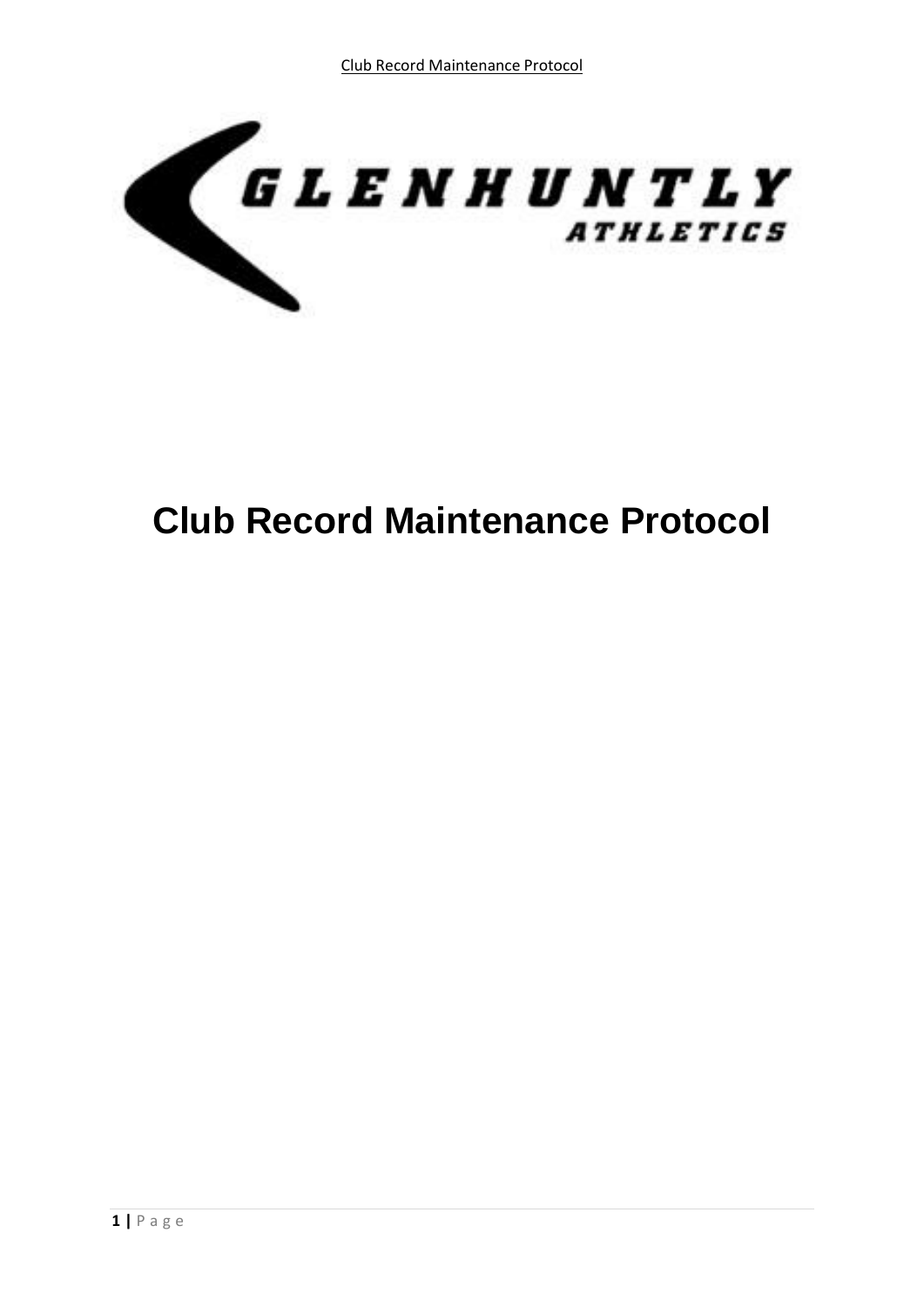## **Revision**

This protocol was last updated on 10 October 2020.

## **Purpose of this Protocol**

- To provide transparency as to how the club recognises and documents club records,
- Explains how Glenhuntly Athletic Club maintains records,
- The criteria for records to be acknowledged,
- The competitions in which records can be achieved,
- How to request a record attempt be validated.

## **General Policy**

A registered Glenhuntly Athletic Club member can claim a record provided they compete for Australia, Victoria, the Club, in Little Athletics or for their school.

Records will be recorded in the following individual age categories:

- U13, U14, U15, U16, U17, U18, U20.
- Open 20 to 39 years of age (based on AV Summer interclub age groupings, an athlete may have a record in two categories when aged 35-39).
- Masters 35-39, 40-44, 45-49, 50-54, 55-59, 60-64, 65-69, 70-74, etc.

Records will be recorded in the following age categories for relay events:

• U14, U16, U18, U20, Open (20-39 years), 40+ and 50+.

Records will be subject to:

- In running events up to 200m in distance and in horizontal jump events, wind assistance is permitted only up to 2.0 m/s.
- In decathlon or heptathlon, average wind assistance of less than 2.0 m/s is required across all applicable disciplines: and maximum of 4.0 m/s in any one event.
- In running events up to 400m in distance, photo finish fully automatic timing is preferred. However, where Hand Timing (h) is only available, the international standard will be used i.e. add 0.24s to the handheld time to equate with an electronic time for 60m, 100m, 200m and short hurdles. Add 0.14s to the handheld time to equate with an electronic time for 400m and 400m hurdles.
- Where the above criteria are not met, but a better result is reported, the Club will acknowledge the result along with a note, however it will not replace the existing record.
- Existing records which may not meet the above criteria or where there is no opportunity to validate the event met the criteria, will be retained.

Records must be verified by official results., including weight and hurdle specifications.

Records for masters and juniors are based on an athletes age at the time of the performance. Athletes competing up an age level in an event which has different weight or height specifications e.g. hurdles, will be recorded in that higher age level, provided they break the higher age level current record. An athlete competing in a championship event which has a different age bracket to that of their current Club competition will be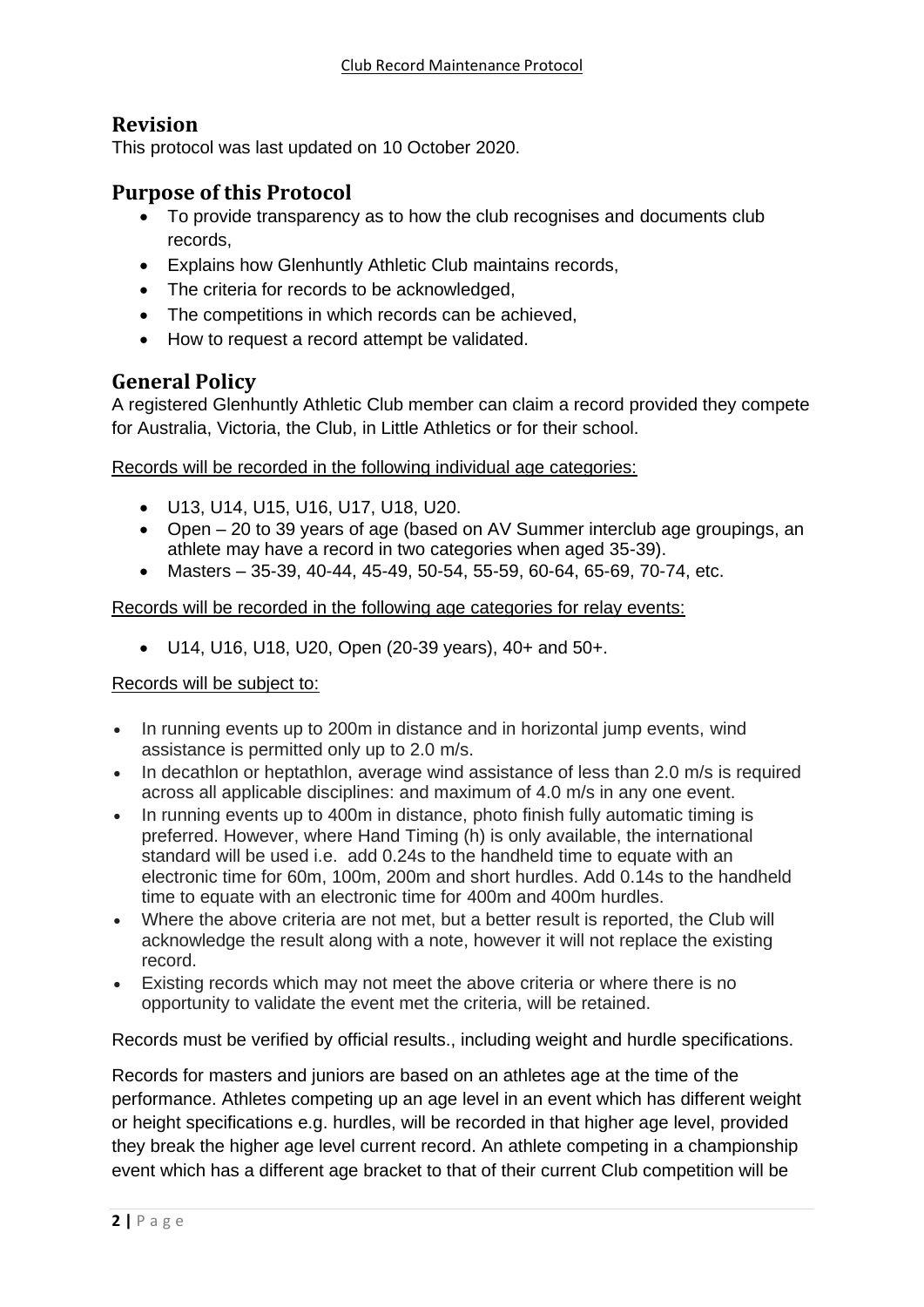recorded at the championship age bracket, provided they break the higher age level current record.

If an underage athlete (e.g. U14) sets a record which is also better than a higher underage (e.g. U16) record, only their age group (e.g. U14) record will be set and it will not affect the higher underage (e.g. U16) record(s).

If an older Master athlete (e.g. M50-54) sets a record which is also better than a younger age Master (e.g. M45-49) record, only their age group (e.g. M50-54) record will be set and it will not affect other age groups (e.g. M45-49) record(s).

If an underage or Master athlete sets a record which is the best in the club e.g. U16 sets the fastest 600m time, then in addition to being the age group record holder, they will also be recorded as the current club all-time record holder in that event.

#### Club records can be claimed from the following:

- 1. International competition such as: World Championships, Olympic Games, Commonwealth Games, Pacific Conference Games, (including Masters competitions) and the like.
- 2. National Competition such as: Australian Championships, All Schools Championships, Australian Grand Prix circuit, Zatopek meet, (including Master's competition) and the like.
- 3. State Competition such as: State Championships, Summer Shield, All Schools Competition, AV Specialist groups: Milers Club, High Velocity, Rare Air, Throwers, Walkers, (including Master's competition) and the like.

### Specifically:

- APS, AGSV, All High finals competition etc (but not lead up meets or intra school athletics).
- Masters Championships (but not weekly VMA venue competition).
- Little Athletics State and region titles (but not weekly venue competition).

#### Claiming a record:

It is not possible for the Club to track all events in which a member may compete and break a record. The Club encourages all members to submit a claim request using the Club website.

When submitting a claim, the following data will be required:

- o Name
- o Gender
- o Age group
- o Email address
- o Event
- o Event performance measurement (time, distance, height)
- o Date
- o Location
- o Supporting data e.g. a hyperlink to results.